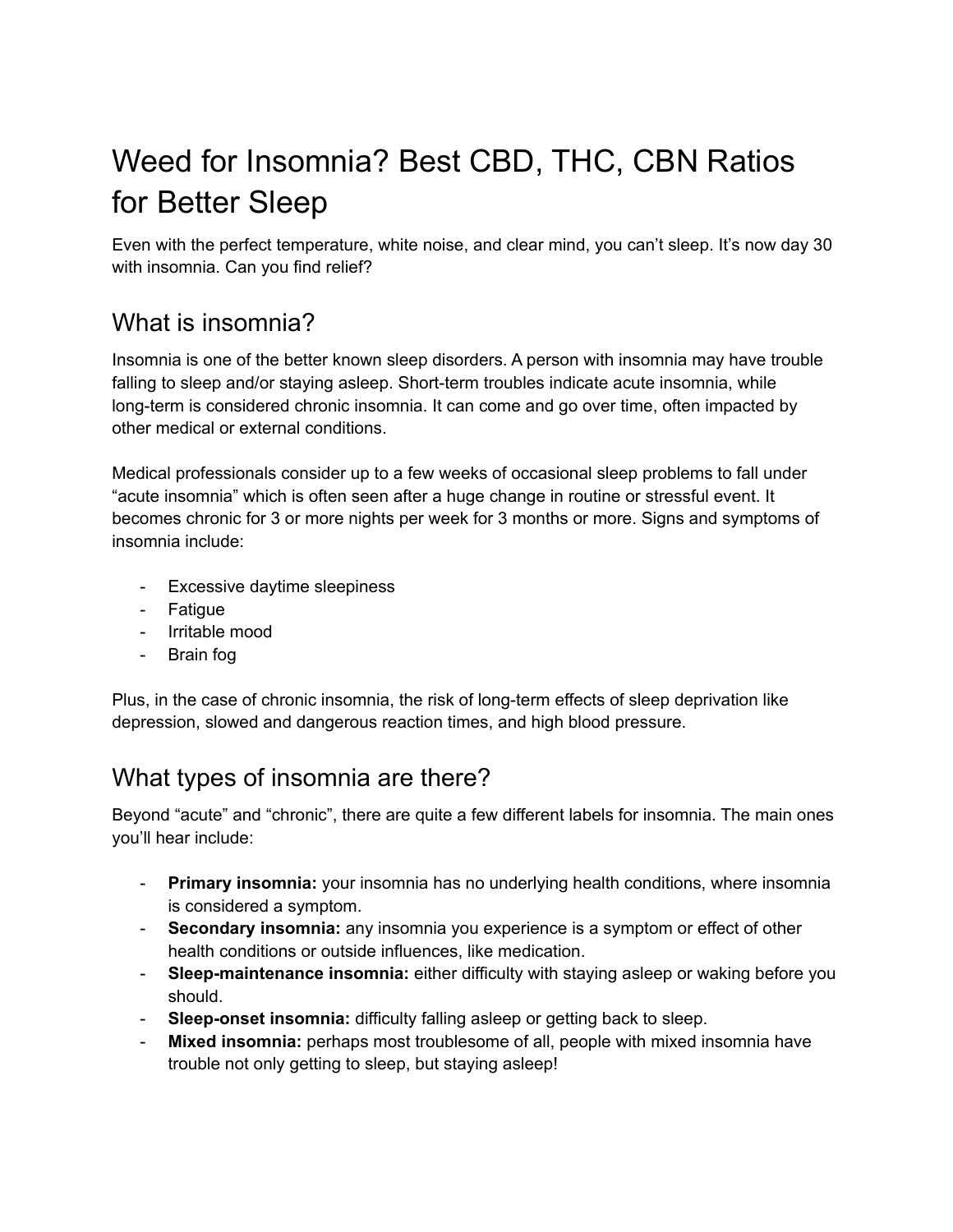## What causes insomnia?

Acute insomnia is generally caused by a change in medication, stressful big life events - such as moving, jet lag, or a change in sleep environment. Research shows that some people are [genetically](https://pubmed.ncbi.nlm.nih.gov/24072990/) more likely to suffer from insomnia, which explains how some people can change shifts at work or adjust to a lot of international travel with minimal sleep interruption while others suffer greatly.

On the other hand, chronic insomnia is often caused by underlying medical conditions or behaviors. Depression, anxiety, physical pain at night, hormone problems, related sleep disorders, PMS and pregnancy, and ADHD are some of the underlying conditions which may lead to insomnia. Other medications, caffeine and sleep or work habits can also impact the chances and severity of insomnia for someone.

# Getting relief for insomnia

The occasional acute insomnia - a night here, a night there - can be annoying, but generally left alone. For those who suffer routinely from insomnia, it can grow difficult to function at home and at work, and they often feel pretty miserable. In these cases, it's worth seeking relief. But, how? What should you look for?

### Better sleep habits

Start with looking at your habits and lifestyle. Is there anything you can do to allow for better sleep? It may be adjusting your sleep hours, or cutting caffeine after lunch. Journal for a few weeks, taking note of what you consume that day and when, as well as what else you were doing. Then, take notes on your sleep (or lack-of). Are there patterns? What haven't you tried?

Here are some of our sleep tips:

- Sleep and wake at the same time every day, skipping naps if you're able.
- Avoid ingesting too many stimulants later in the day, like caffeine.
- Stick to old-school books, screentime can make it harder to doze off.
- Get active, but not too late in the day.
- Set up your room to be comfortable: not too warm, bright, or cold.
- It may sound counter-intuitive, but if it's been a while, get up and do a quiet activity like reading before trying to sleep again.

#### Talk to a medical professional

If you aren't already aware of one, there may be an underlying condition, making insomnia a symptom. You'll want to bring your sleep journal with you and review your options.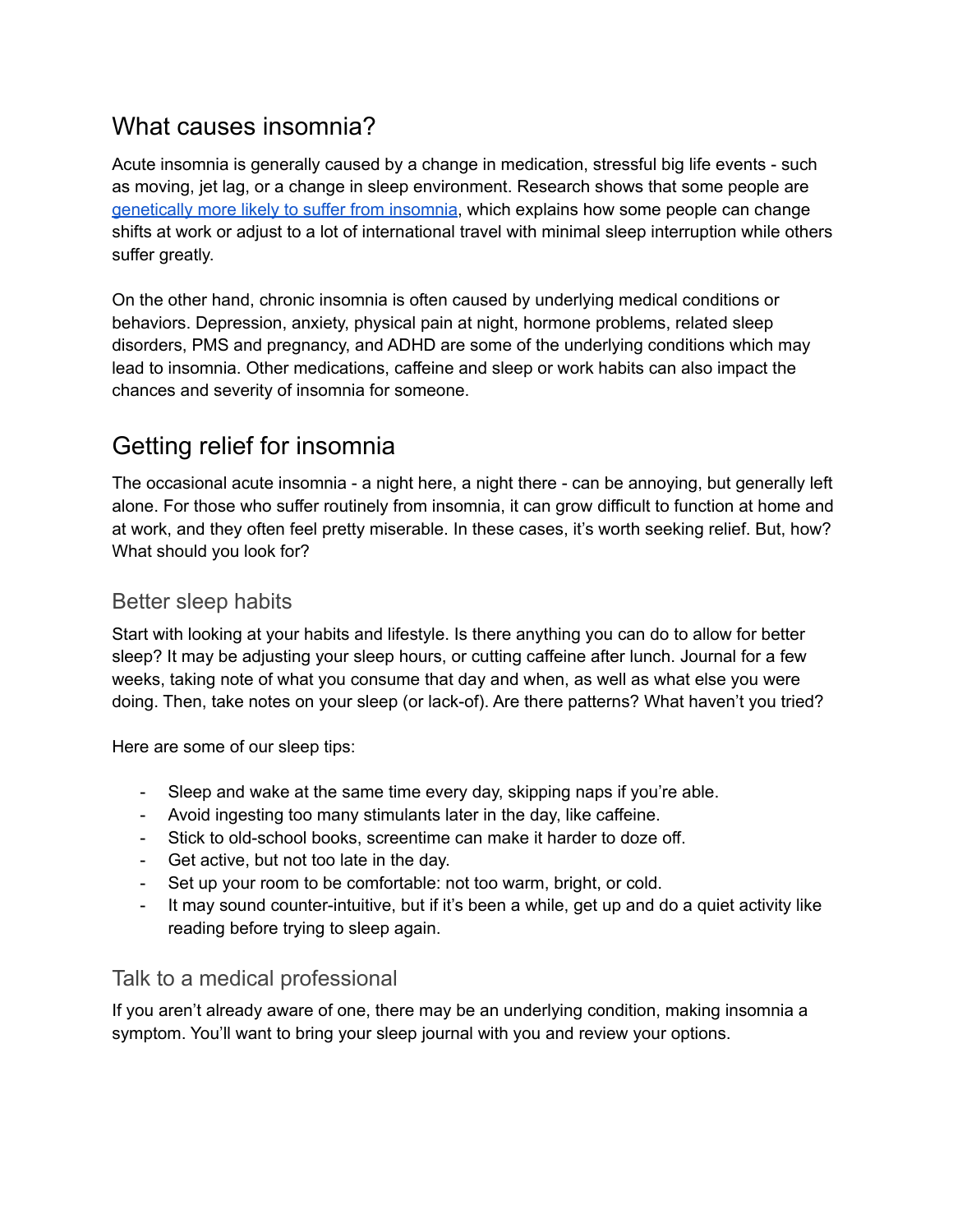### Supplements and medication for insomnia

Many people with insomnia decide to take a sleep aid. Sometimes, they're prescribed, but there are plenty of over-the-counter supplements, too. However, most of these do have side effects if taken for a long time (better for acute insomnia) and lose effectiveness.

Ideally, you'll treat any underlying or external causes to your insomnia while using a sleep aid and developing good sleep habits. Choosing the right sleep aid isn't so easy, though. Where do you start?

We recommend looking at cannabis.

### Can weed help with insomnia?

Cannabis has been found to be an [effective](https://pubmed.ncbi.nlm.nih.gov/34115851/) - to some extent, anyway - sleep aid. There are a few reasons for that, but the exact benefits depend on the person taking it, dose, ratio, strain…many factors to consider. Like all things marijuana, medical studies have been and continue to be very limited due to its federal status. That doesn't mean we have no evidence, though!

The catch is that, while we see evidence of cannabis being an [effective](https://doi.org/10.1007/s11920-017-0775-9) sleep aid, it may actually make sleep and insomnia *worse*. This usually results from consistent, heavy consumption of cannabis, particularly higher THC products. Speaking of, there are 3 commonly-found cannabinoids that impact sleep:

- **Tetrahydrocannabinol (THC):** The best known cannabinoid, responsible for the classic "high" effect, and known to make people sleepy. May make sleep worse with heavy ingestion over time.
- **Cannabidiol (CBD):** All the buzz in the wellness industry, but none of the buzz in your head, this cannabinoid comes with a lot of benefits and is a solid choice for people seeking relief without the "high."
- **Cannabinol (CBN):** Increasingly popular, this cannabinoid comes from THC breaking down over time. It's said to be the sleepiest of the 3, but has a risk of a slight "high."

As a sleep aid, marijuana is most effective when you harness something called the *entourage effect*. It basically means combining different cannabinoids together in a ratio - like 1:1 CBN to THC - so they enhance each other's beneficial effects and ease the negatives.

#### Weed and primary insomnia

Since primary insomnia has no other underlying conditions, we have to look at how weed interacts with the brain and sleep hormones. [Melatonin](https://pantryfoodco.com/blogs/news/melatonin-to-reset-sleep-cycle-optimize-your-circadian-rhythm) - one of the main hormones that impacts sleep and the primary one responsible for regulating our internal clocks - can be "off" in some people. They may not produce enough, or produce it during the day instead of at night.